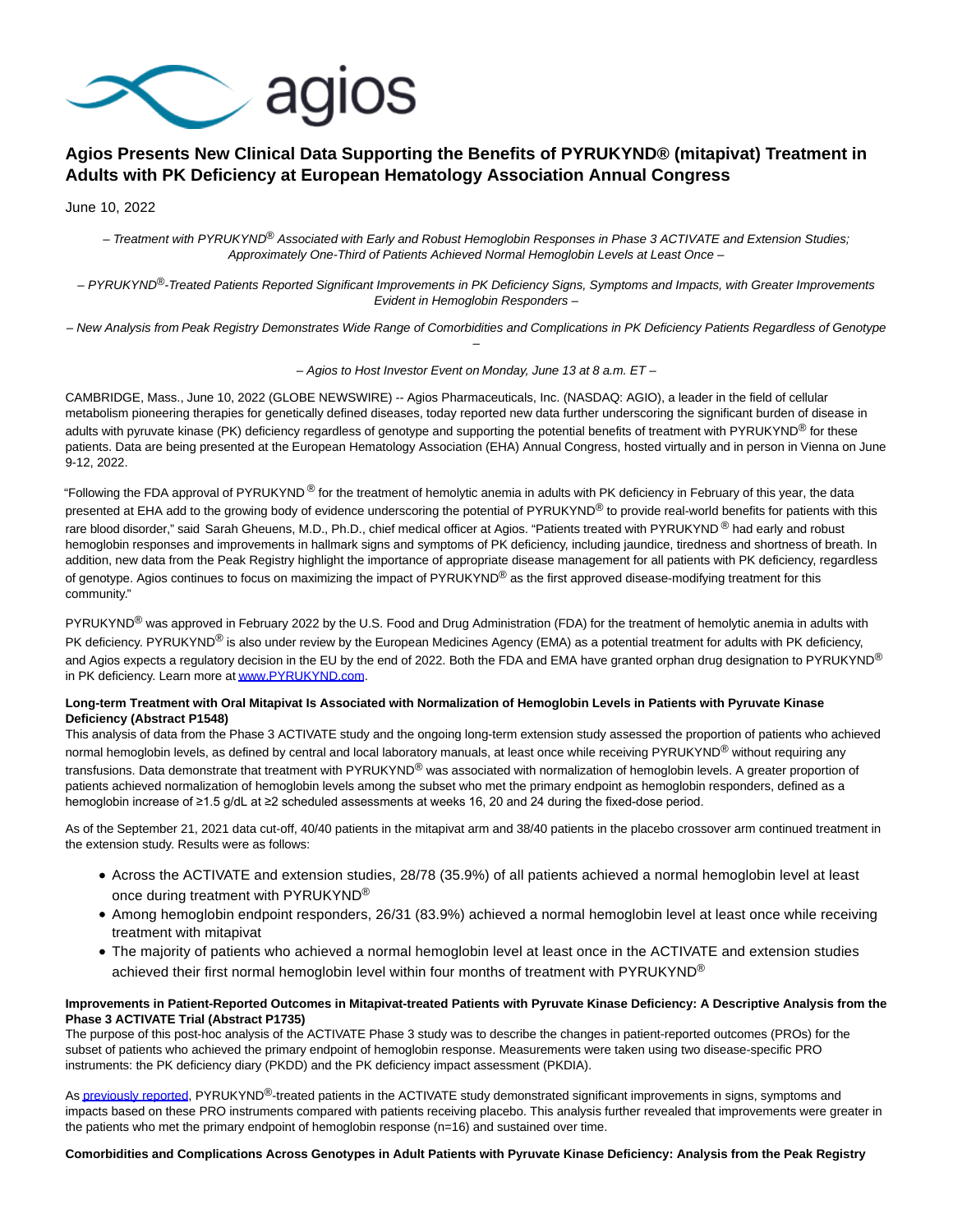# **(Abstract P1542)**

This analysis of the Peak Registry, a global retrospective and prospective observational study of adult and pediatric patients diagnosed with PK deficiency, was designed to characterize comorbidities and complications across genotypes in adult patients. The analysis demonstrates that adult patients experienced a wide range of serious comorbidities and complications across multiple systems, regardless of PKLR genotype. In addition, these data highlight the existence of multiple complications in individual patients with PK deficiency and the need for appropriate monitoring and management of these patients, regardless of genotype.

# **Additional PK Deficiency Data**

Agios is also presenting encore data supporting the benefits of treatment with PYRUKYND® in adults with PK deficiency, regardless of transfusion status. Key abstracts include:

- Durability of Hemoglobin Response and Reduction in Transfusion Burden Is Maintained Over Time in Patients With Pyruvate Kinase Deficiency Treated With Mitapivat in a Long-term Extension Study (Abstract 1545)
- Mitapivat Decreases the Need for Transfusions Secondary to Poorly Tolerated Anemia and Acute Events Compared to Placebo in Patients With Pyruvate Kinase Deficiency Who Are Not Regularly Transfused (Abstract P1543)
- Bone Mineral Density Remains Stable in Pyruvate Kinase Deficiency Patients Receiving Long-term Treatment With Mitapivat (Abstract P1544)
- Mitapivat Improves Ineffective Erythropoiesis and Reduces Iron Overload in Patients With Pyruvate Kinase Deficiency (Abstract P1565)

In addition, the company is presenting trials-in-progress posters for ACTIVATE-kids (Abstract P1547) and ACTIVATE-kidsT (Abstract P1546), its pivotal clinical trials for pediatric PK deficiency patients who do not receive regular transfusions and who do receive regular transfusions, respectively.

# **About ACTIVATE**

ACTIVATE is a Phase 3 global, double-blind, placebo-controlled study with a 1:1 randomization evaluating the efficacy and safety of PYRUKYND® in adults with PK deficiency who do not receive regular transfusions. Patients were required to have a hemoglobin concentration less than or equal to 10.0g/dL. The trial randomized 80 patients.

The study was designed with two parts. Part 1 was a dose escalation period in which patients started at 5 mg of PYRUKYND<sup>®</sup> or placebo twice daily, with two potential dose escalations to 20 mg twice daily and 50 mg twice daily over a 12-week period. After the dose escalation period, patients received a fixed dose for an additional 12 weeks in Part 2.

The primary endpoint of the study was hemoglobin response, defined as a ≥1.5 g/dL increase in hemoglobin concentration from baseline that is sustained at two or more scheduled assessments at Weeks 16, 20 and 24 during Part 2 of the trial.

Agios conducted an additional pivotal Phase 3 study, ACTIVATE-T, in adults with PK deficiency who receive regular transfusions. The company is conducting an ongoing extension study designed to evaluate the long-term safety, tolerability and efficacy of treatment with PYRUKYND® in adults with PK deficiency previously enrolled in ACTIVATE or ACTIVATE-T.

Data from ACTIVATE and ACTIVATE-T studie[s were presented a](https://www.globenewswire.com/Tracker?data=mOcTJEcWHmpcu5FgyAX2GsJTwOtIrTIcep9VAY047e2_w1yESgtYqLE5pB2h6o91h12xUwc9nFWi3pxY_8dYf_uJhKd50bQtUwP8y8xANpoo6wCfU4UnZa6dy_rtbDG1WJ4HYcS4LDjbA3xcuqSJQKgpJYM6bh8_bdtKfgzN91YZ-YSEjEJjxlYj5-eEQLzgeh5QXOeOFDvVPreGEqsLXg==)t the European Hematology Association (EHA) Annual Congress in June 2021.

## **About Peak Registry**

The Peak Registry is a global, longitudinal study of children and adults with PK deficiency and has been established to better understand the full spectrum of disease variability, including impact on quality of life. The Registry is open and recruiting patients. Learn more a[t www.peakregistry.com.](https://www.globenewswire.com/Tracker?data=gFWlY83hAkVcwCLlQP_0ij4SnWiA3LyE3Y3dPSJoG90hR2CGA9APYIemjBXo_R3_HmYrqmUBGoBfMpJtpi-_dfmbj6T8Sjp27rkMcFVKXF0=)

## **About PK Deficiency**

Pyruvate kinase (PK) deficiency is a rare, inherited disease that presents as chronic hemolytic anemia, which is the accelerated destruction of red blood cells. The inherited mutation in the PKLR gene can cause a deficit in energy within the red blood cell, as evidenced by lower PK enzyme activity, a decline in adenosine triphosphate (ATP) levels and a build-up of upstream metabolites, including 2,3-DPG (2,3-diphosphoglycerate).

PK deficiency is associated with serious complications, including gallstones, pulmonary hypertension, extramedullary hematopoiesis, osteoporosis and iron overload and its sequelae, which can occur regardless of the degree of anemia or transfusion burden. PK deficiency can also cause quality of life problems, including challenges with work and school activities, social life and emotional health. Current management strategies for PK deficiency, including red blood cell transfusions and splenectomy, are associated with both short- and long-term risks. For more information, please visit the websites of two U.S.-based independent patient advocacy groups dedicated to PK deficiency[: PK Deficiency Foundation a](https://www.globenewswire.com/Tracker?data=rwwngU4OYnRhmSZdO1FN-Jabc0Jtnh6T7FQNmTjicMcg6FAcUqem_1phfAIM20ySa3YRB5obVfSIvw5wca5ZhOWRMzpgepjdCZO5JZ8uuJg=)n[d Thrive with PK](https://www.globenewswire.com/Tracker?data=1ixOrkNo348RzTA_Z9XyABnx7lmVLlumkUsfHvPcZSrpcSmvWKgBG-pIE9TpuX0_XJomQH-yYmNVPxcdlI9Y439cegHhQ2L2hwvNAz-8tdc=) Deficiency.

## **About PYRUKYND® (mitapivat)**

PYRUKYND is a pyruvate kinase activator indicated for the treatment of hemolytic anemia in adults with pyruvate kinase (PK) deficiency.

# **IMPORTANT SAFETY INFORMATION**

**Acute Hemolysis:** Acute hemolysis with subsequent anemia has been observed following abrupt interruption or discontinuation of PYRUKYND in a dose-ranging study. Avoid abruptly discontinuing PYRUKYND. Gradually taper the dose of PYRUKYND to discontinue treatment if possible. When discontinuing treatment, monitor patients for signs of acute hemolysis and anemia including jaundice, scleral icterus, dark urine, dizziness, confusion, fatigue, or shortness of breath.

**Adverse Reactions:** Serious adverse reactions occurred in 10% of patients receiving PYRUKYND in the ACTIVATE trial, including atrial fibrillation, gastroenteritis, rib fracture, and musculoskeletal pain, each of which occurred in 1 patient. In the ACTIVATE trial, the most common adverse reactions including laboratory abnormalities (≥10%) in patients with PK deficiency were estrone decreased (males), increased urate, back pain, estradiol decreased (males), and arthralgia.

#### **Drug Interactions:**